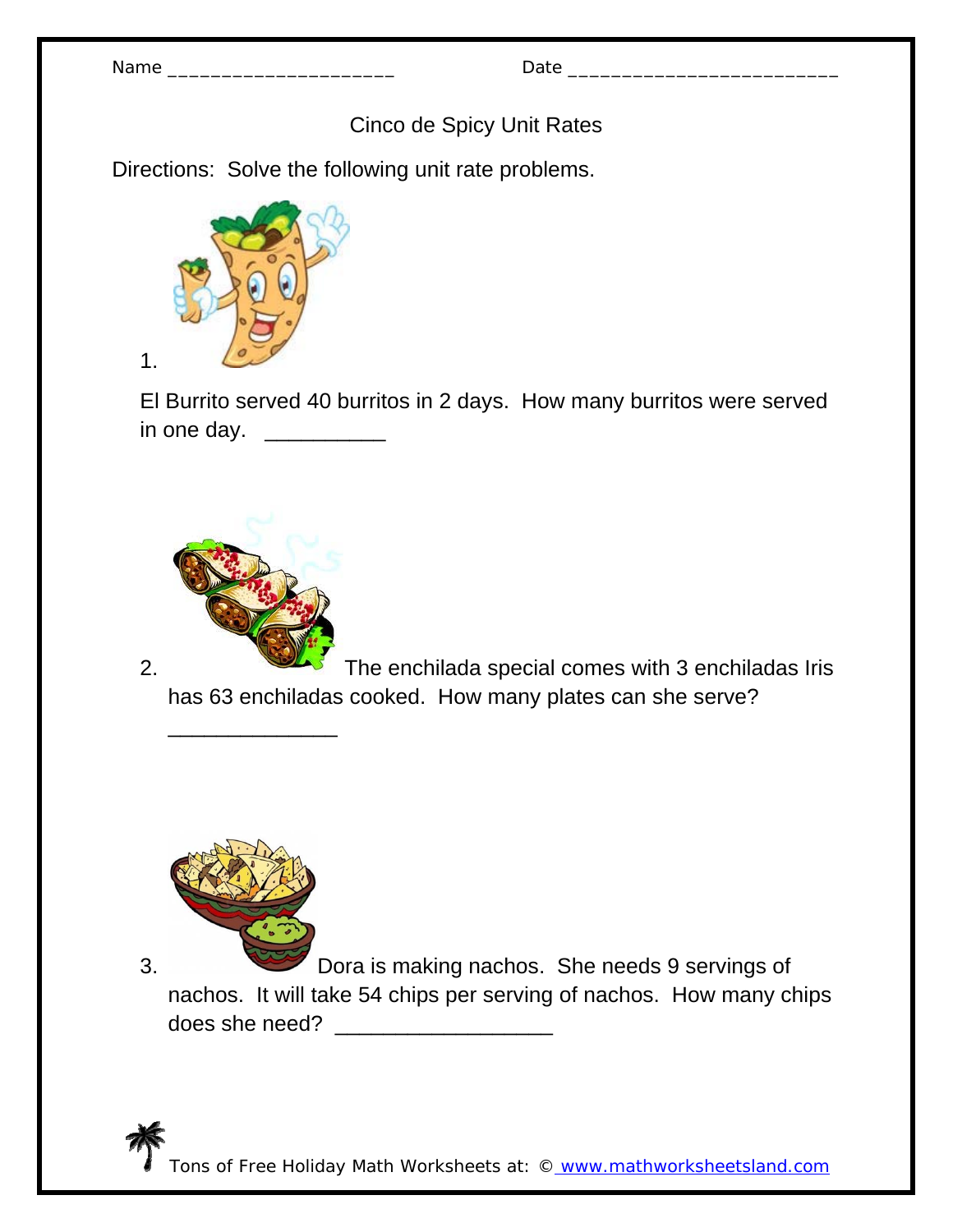

4. Jose's Taco Truck needs to sell 325 tacos. At 25 tacos per day, How many days will it take to reach his goal?



\_\_\_\_\_\_\_\_\_\_\_\_\_\_\_\_

 $\overline{\phantom{a}}$  , which is the set of the set of the set of the set of the set of the set of the set of the set of the set of the set of the set of the set of the set of the set of the set of the set of the set of the set of

5. Maria's salsa recipe calls for 10 tomatoes. She wants to make for 235 people. How many tomatoes does she need?



6. Diego planted 12 jalapeno plants. He harvested 576 jalapenos. How many jalapenos did each plant yield?\_\_\_\_\_\_\_\_\_\_\_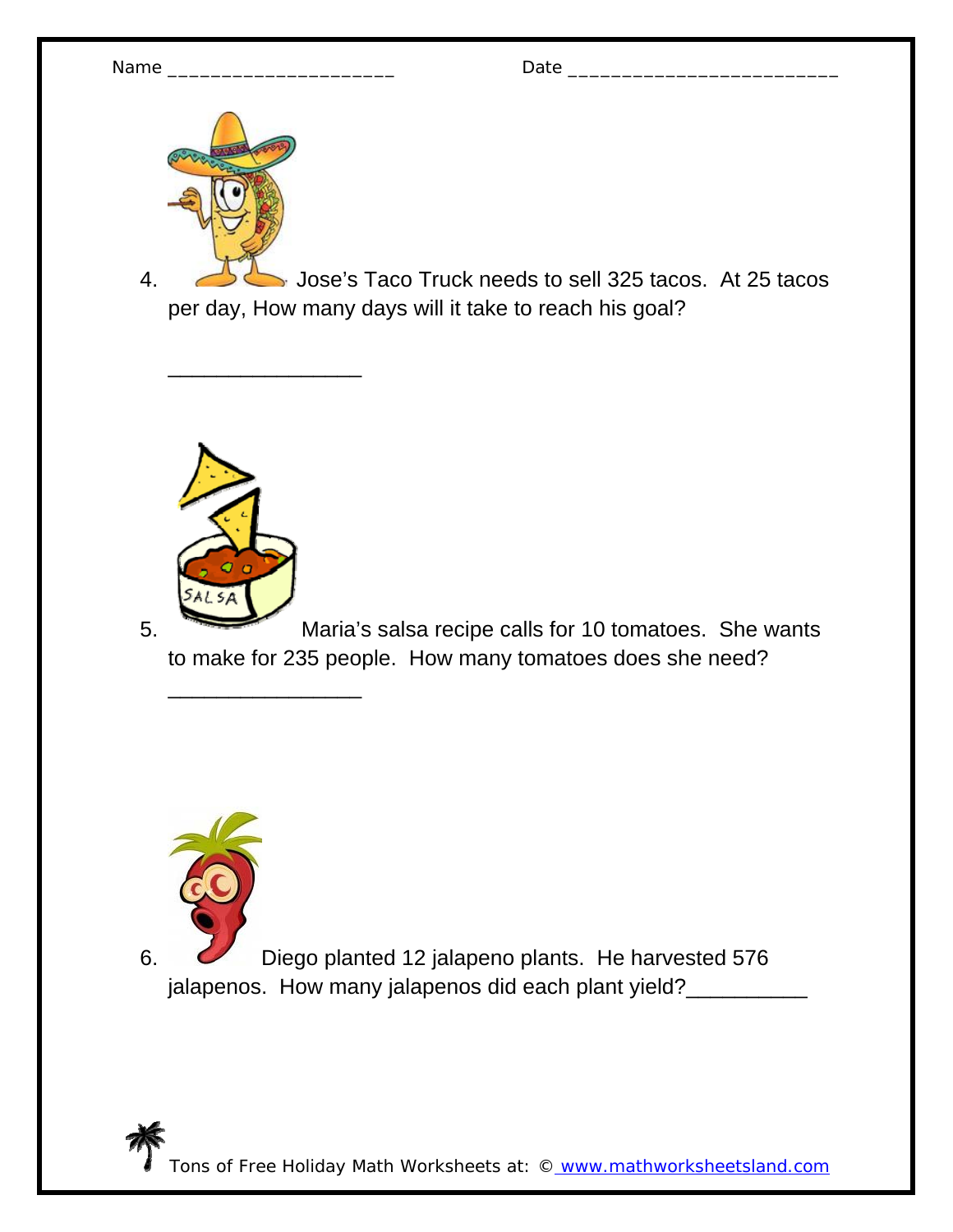## Cinco de Spicy Unit Rates

Answer Key

Directions: Solve the following unit rate problems.



1. Come El Burrito served 40 burritos in 2 days. How many burritos were served in one day? **20**



2. The enchilada special comes with 3 enchiladas Iris has 63 enchiladas cooked. How many plates can she serve? **21**



3. Dora is making nachos. She needs 9 servings of nachos. It will take 54 chips per serving of nachos. How many chips does she need? **486**